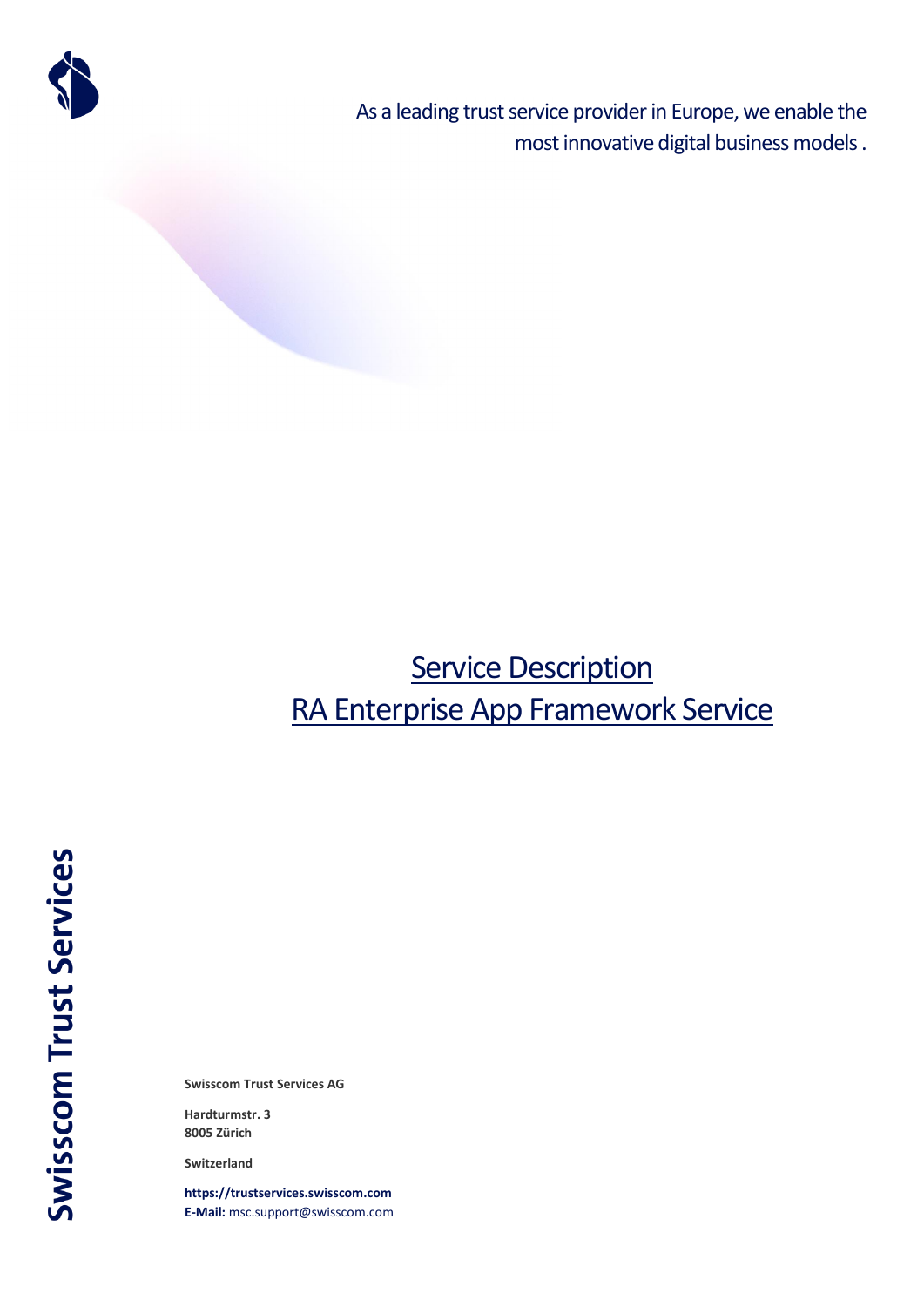

### <span id="page-1-0"></span> $\overline{1}$ Content

| 1              |       |                                                                                 |  |
|----------------|-------|---------------------------------------------------------------------------------|--|
| 2              |       |                                                                                 |  |
| 3              |       |                                                                                 |  |
|                | 3.1   |                                                                                 |  |
|                | 3.2   |                                                                                 |  |
| 4              |       |                                                                                 |  |
|                | 4.1   |                                                                                 |  |
|                | 4.2   |                                                                                 |  |
|                | 4.2.1 |                                                                                 |  |
|                | 4.2.2 |                                                                                 |  |
|                | 4.2.3 |                                                                                 |  |
|                | 4.2.4 |                                                                                 |  |
|                | 4.2.5 |                                                                                 |  |
|                | 4.2.6 |                                                                                 |  |
|                | 4.2.7 |                                                                                 |  |
|                | 4.3   |                                                                                 |  |
|                | 4.4   | Training and due diligence when performing identifications and registrations 10 |  |
| 5              |       |                                                                                 |  |
| 6              |       |                                                                                 |  |
|                | 6.1   |                                                                                 |  |
|                | 6.2   |                                                                                 |  |
| 7 <sup>7</sup> |       |                                                                                 |  |
|                | 7.1   |                                                                                 |  |
|                | 7.2   |                                                                                 |  |
| 8              |       |                                                                                 |  |
|                | 8.1   |                                                                                 |  |
|                | 8.2   |                                                                                 |  |
|                |       |                                                                                 |  |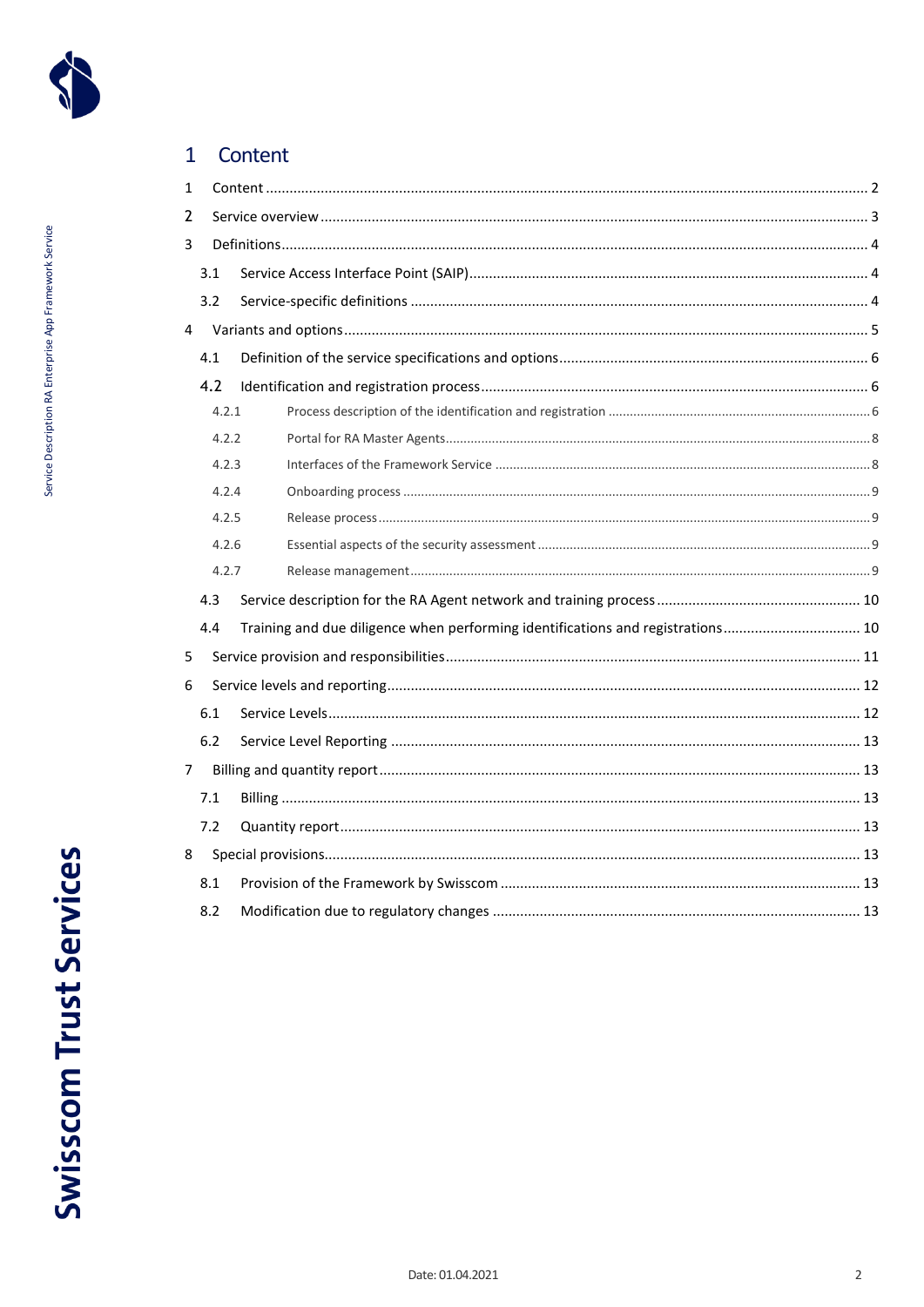

# <span id="page-2-0"></span>2 Service overview

The signing service according to this service description is a server-based remote signature service of Swisscom IT Services Finance S.E., Vienna (AT), hereinafter referred to as "Swisscom ITSF" and Swisscom (Schweiz) AG. The signing service of Swisscom IT Services Finance S.E. will be provided in the data centers of Swisscom (Schweiz) AG in Switzerland and Swisscom Trust Services AG (hereinafter referred to as "Swisscom") distributes the Signing Service of both - Swisscom (Schweiz) AG for Switzerland and Swisscom IT Services Finance S.E. for the EU - in its own name or grants third parties the right to distribute the signing service in its own name.

The service is made available to Subscribers operating a subscriber application, the RA Enterprise App. The service for providing an RA Enterprise App Framework Service from Swisscom (hereinafter referred to as the "**Framework Service**") enables Subscribers to create their own applications and processes to register natural persons for the signing service. The Framework Service is provided by Swisscom (Switzerland) Ltd. and is part of Swisscom Trust Services. Registrations can be used for both advanced and qualified signatures in the EU and Switzerland.

Specifically, the Framework Service enables the Subscriber to develop its own application for mobile devices (hereinafter referred to as the "**Enterprise App**"), which it then uses to establish business relationships with natural persons (hereinafter referred to as "persons to be identified" or "identified persons" after registration) when in contact face to face.

The Enterprise App must be created by the Subscriber itself or its subcontracted third party. Important identification functions are provided by Swisscom within the scope of an **Enterprise App Framework** (hereinafter referred to as the "**Framework**"). The registration requirements based on the Framework are mapped in the Enterprise App in such a way that the registration data — based on a separate **RA delegation contract for the RA Enterprise App** — is simultaneously collected by the Subscriber (in its capacity as a Registration Authority) for Swisscom (in its capacity as the provider of certification services) and made available to Swisscom's certification service and Trust Service. Based on the registration process and the registration data, Swisscom may offer its electronic signature service to the Registered Person without the Registered Person having to undergo the same registration process a second time.

The Enterprise App is provided within the scope of a service that ensures ongoing monitoring of the functionality and ongoing troubleshooting as well as function updates. In addition, an administration portal is available to the Subscriber, where it can check the data used for the signature.

### **Enterprise App**

- RA Enterprise App Framework Service
- **Administration Portal**

**Signing Service** 



On the basis of a separate RA delegation contract for the RA Enterprise App, the Subscriber promises Swisscom that, when using the Framework provided, it will perform personal identifications in accordance with Swisscom's process specifications and transfer any data recorded to Swisscom's Registration Authority. In its capacity as Swisscom's Registration Authority, the Subscriber shall appoint a Master RA Agent for this purpose. This person will be trained once by Swisscom, after which he/she may identify additional employees of the Subscriber, i.e. Registration Authority, and appoint them as RA Agents or additional Master RA Agents. Each appointed RA Agent first undergoes an e-learning training course and is instructed on his/her usage and confidentiality obligations, so that he/she can identify a person in such a way that a relevant selection of identification data can then also be used by Swisscom for signature-related purposes.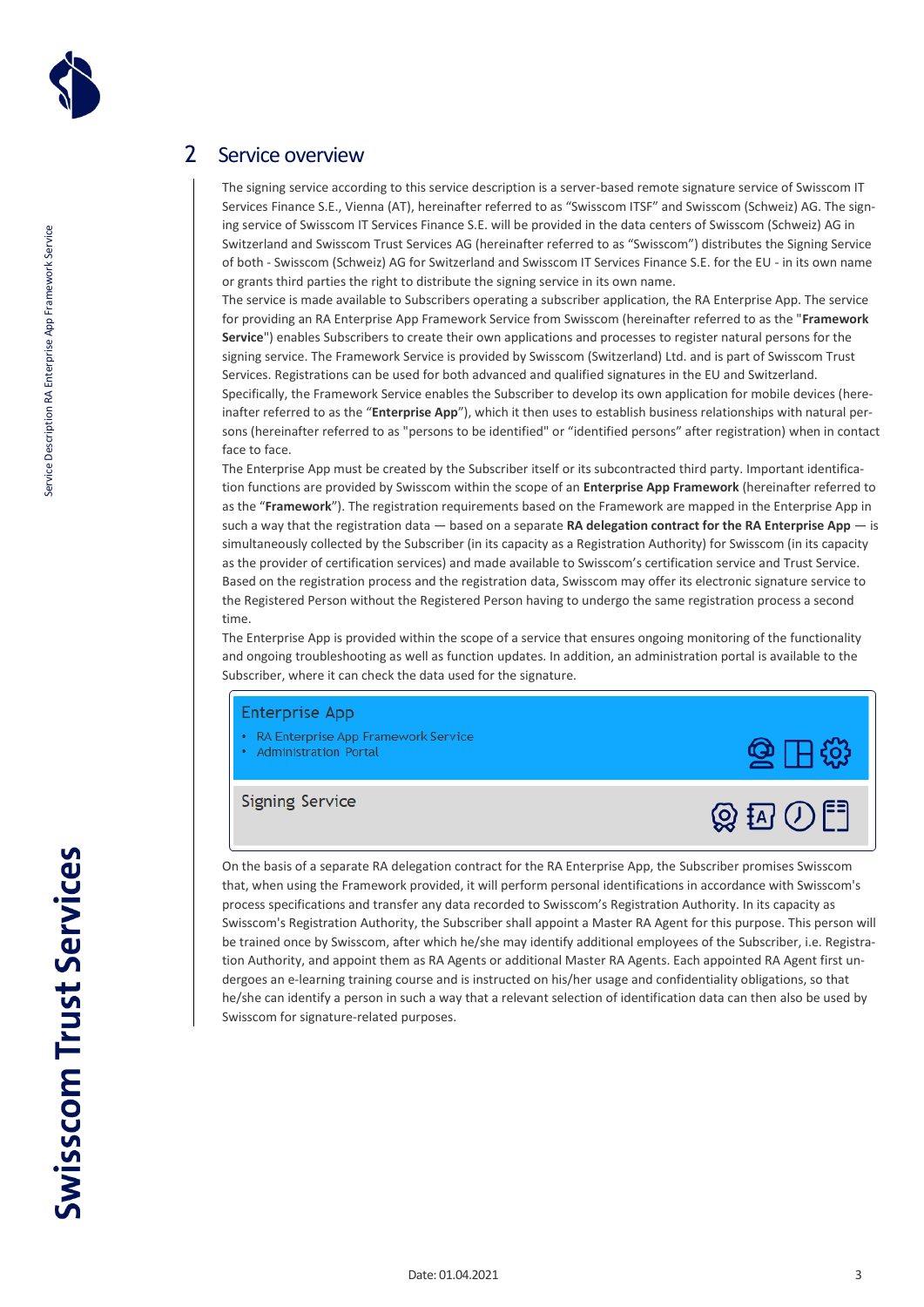

# <span id="page-3-0"></span>3 Definitions

### <span id="page-3-1"></span>**3.1 Service Access Interface Point (SAIP)**

The Service Access Interface Point (SAIP) is the contractually agreed, geographical and/or logical point at which a service is delivered to the Subcriber as service user. It is also the point at which a service is monitored and the service level provided is documented.

The following purely schematic diagram serves to demonstrate the services and service components of the Framework Service:



The Subscriber (Registration Authority in accordance with the RA delegation contract for the RA Enterprise App) integrates the Framework into its application, the Enterprise App. The service access interface point (SAIP) is the interface between the Framework and the Subscriber-specific part of the application on the mobile device. Another service access interface point (SAIP) is the access point to the Swisscom administration portal used by the Subscriber-appointed Master RA Agent. The availability of this service is assured if enquiries are accepted by the Service and answered correctly to the SAIP in line with the interface description. The correct reply can also consist of an error message that is documented or meaningful for the Subscriber.

### <span id="page-3-2"></span>**3.2 Service-specific definitions**

| <b>Term</b>                                    | <b>Description</b>                                                                                                                                                                                                                                                                |
|------------------------------------------------|-----------------------------------------------------------------------------------------------------------------------------------------------------------------------------------------------------------------------------------------------------------------------------------|
| Advanced and qualified<br>electronic signature | Advanced and qualified electronic signatures are electronic signatures provided by<br>the Signing Service.                                                                                                                                                                        |
| eIDAS regulation                               | EU Regulation on electronic identification and trust services for electronic<br>transactions in the internal market.                                                                                                                                                              |
| Enterprise App                                 | Subscriber-developed or developed by Subscriber's subcontractor, mostly<br>Subscriber-specific application which the Framework Service was integrated into.                                                                                                                       |
| Evidence                                       | Evidence in the form of a signed PDF document. This PDF contains the photos and<br>scans created during the identification process, as well as any data collected. The<br>electronic signature of the RA Agent who carried out the identification is attached to<br>the evidence. |
| <b>Framework Service</b>                       | A service provided by the Framework that keeps the software up-to-date on an<br>ongoing basis.                                                                                                                                                                                    |
| Identified person                              | See "person to be identified"                                                                                                                                                                                                                                                     |
| Master RA Agent                                | Authorised operator of the RA App and RA Administration Tool, who is able to<br>appoint and manage additional RA Agents and Master RA Agents for his/her<br>organisation.                                                                                                         |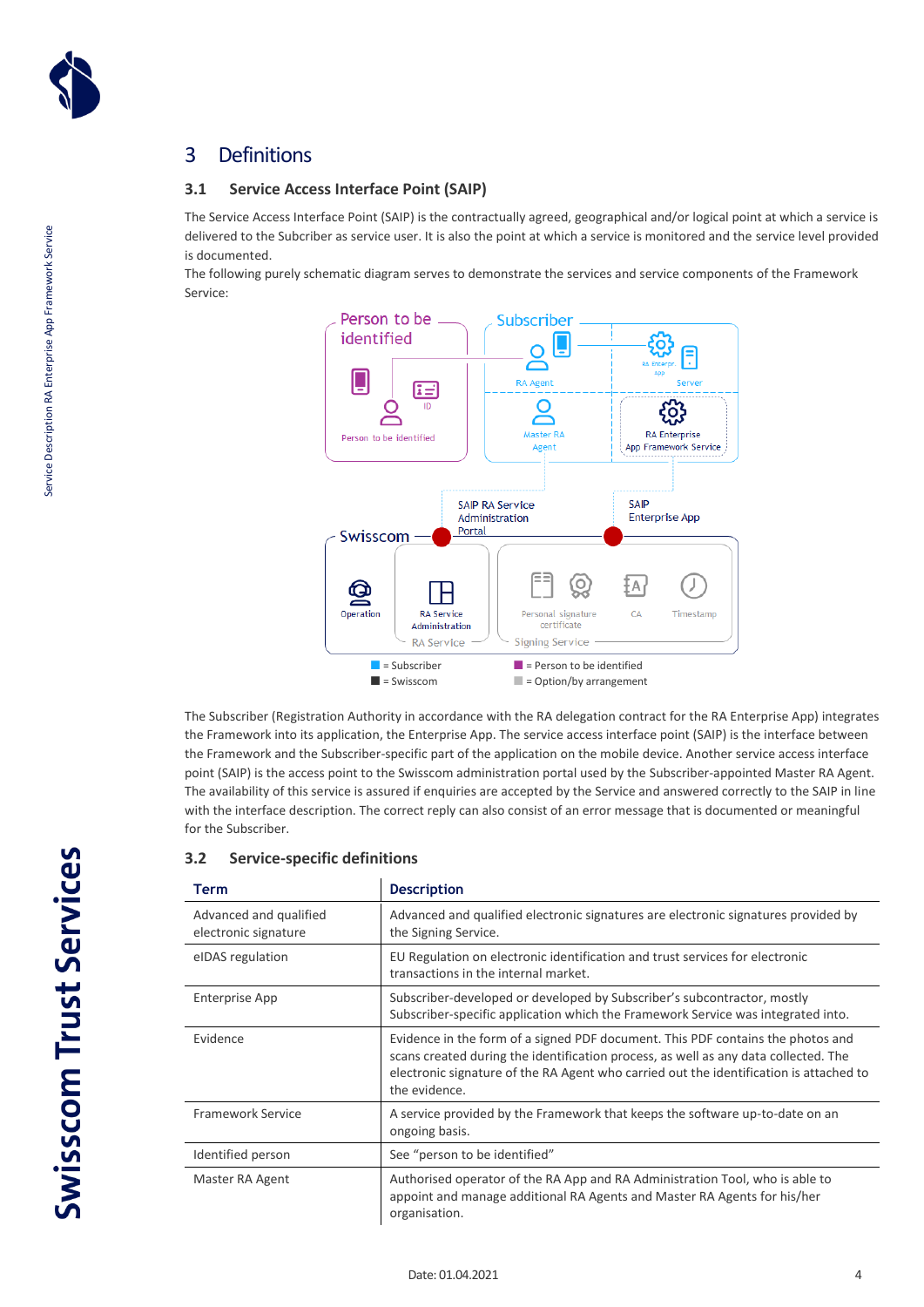

| Term                                          | <b>Description</b>                                                                                                                                                                                                                                                                                                                                                                                                                                                                |
|-----------------------------------------------|-----------------------------------------------------------------------------------------------------------------------------------------------------------------------------------------------------------------------------------------------------------------------------------------------------------------------------------------------------------------------------------------------------------------------------------------------------------------------------------|
| Mobile ID                                     | Managed service for secure user authentication. Mobile ID can be purchased from<br>various Swiss providers, including Swisscom (Switzerland) Ltd                                                                                                                                                                                                                                                                                                                                  |
| <b>MRZ</b>                                    | "Machine Readable Zone", part of a passport or travel document that can be read<br>using optical text recognition.                                                                                                                                                                                                                                                                                                                                                                |
| <b>OCR</b>                                    | Automated text recognition in photos.                                                                                                                                                                                                                                                                                                                                                                                                                                             |
| OTP                                           | One Time Password - password created for use on one occasion which is sent via<br>SMS.                                                                                                                                                                                                                                                                                                                                                                                            |
| Person to be identified,<br>identified person | Natural person who wants to sign a document electronically after prior<br>identification, authentication, and declaration of consent.                                                                                                                                                                                                                                                                                                                                             |
| PWD                                           | Password (entry) for the authentication of the password to be used for the service.                                                                                                                                                                                                                                                                                                                                                                                               |
| RA Agent                                      | Authorised operator of the RA App or Enterprise App.                                                                                                                                                                                                                                                                                                                                                                                                                              |
| RA App                                        | Swisscom (Switzerland) Ltd. application on Android and iOS that enables<br>identification and registration and offers the same functionalities as the Enterprise<br>App.                                                                                                                                                                                                                                                                                                          |
| RA delegation contract                        | Contract governing the delegation of the Registration Authority's activities, which<br>the Subscriber must sign in advance in order to use this service.                                                                                                                                                                                                                                                                                                                          |
| <b>RA</b> service                             | Part of the Signing Service for receiving and archiving identification and registration<br>data, which is operated in connection with the RA App or an Enterprise App or via an<br>import interface.                                                                                                                                                                                                                                                                              |
| Registration                                  | Regulated process for identifying and storing identification data and the means of<br>authentication associated with such identification data that are required to trigger<br>an electronic signature via the Signing Service.                                                                                                                                                                                                                                                    |
| Registration Authority (RA)                   | Authority responsible for identifying the signatories. Under an RA delegation<br>agreement, Swisscom may outsource parts of the registration process to third<br>parties.                                                                                                                                                                                                                                                                                                         |
| SSL/TLS                                       | Secure socket layer, transport layer security, encryption protocol for secure data<br>transmission on the internet based on SSL (access) certificates.                                                                                                                                                                                                                                                                                                                            |
| Subscriber                                    | The subscriber is either a direct customer of Swisscom with a commercial service<br>contract or has a commercial contract with a reseller of Swisscom services.                                                                                                                                                                                                                                                                                                                   |
| Subscriber application                        | The subscriber provides persons with access to an application with which they can<br>register or create electronic signatures in accordance with Swisscom's terms and<br>conditions of use, and the subscriber ensures not only the authentication but also<br>the transmission of the signature data or the registration data to the remote<br>signature service of Swisscom. In the context of this service description the<br>subscriber application is the RA Enterprise App. |
| Terms and conditions of use                   | The terms and conditions of use govern the terms for using the signature certificates<br>and signature service within the scope of the relationship between Swisscom<br>(Switzerland) Ltd or Swisscom IT Services Finance S.E. and the signatory on a<br>subscriber application. They can be viewed at<br>https://trustservices.swisscom.com/repository/                                                                                                                          |
| ZertES                                        | Federal Act of 19 December 2003 on Certification Services in relation to Electronic<br>Signatures, commonly referred to as the Swiss Federal Act on Electronic Signatures<br>(Bundesgesetz vom 19. Dezember 2003 über Zertifizierungsdienste im Bereich der<br>elektronischen Signatur or "ZertES")                                                                                                                                                                               |

# <span id="page-4-0"></span>4 Variants and options

| <b>Standard variant</b>                          | <b>RA Enterprise App</b><br><b>Framework Service</b> |
|--------------------------------------------------|------------------------------------------------------|
| Framework                                        |                                                      |
| e-learning                                       |                                                      |
| Administration portal                            |                                                      |
| Security assessment (no more than once per year) |                                                      |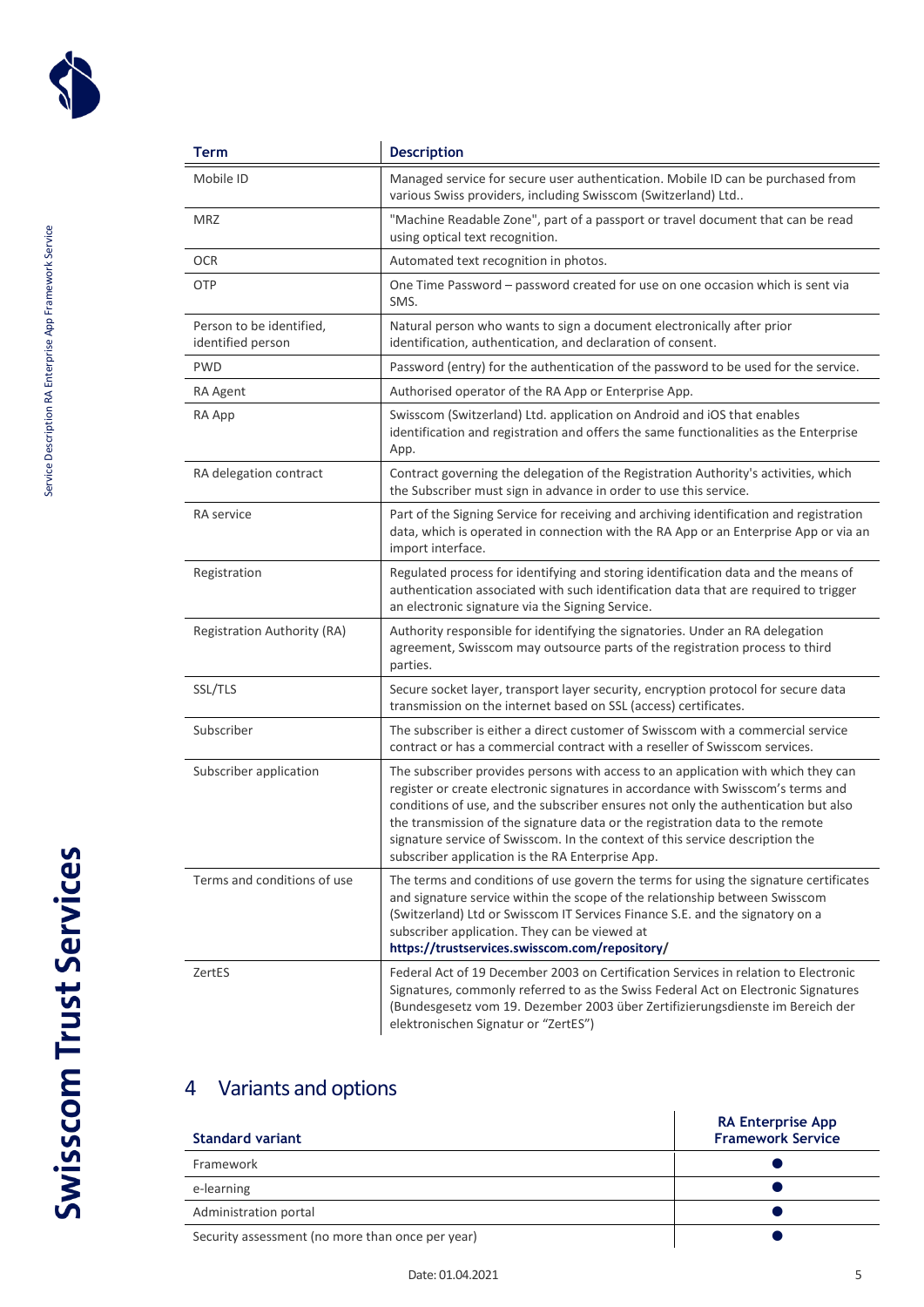

| Standard variant                                                                         |  | <b>RA Enterprise App</b><br><b>Framework Service</b> |
|------------------------------------------------------------------------------------------|--|------------------------------------------------------|
| Advice on the creation of an implementation concept, security assessment,<br>development |  |                                                      |
| $\bullet$ = Standard (included in the price) $\circ$ = For an additional fee             |  |                                                      |

<span id="page-5-0"></span>**4.1 Definition of the service specifications and options**

| <b>Specification/Option</b>                                                                    | <b>Definition</b>                                                                                                                                                                                                                                                                                                                                                                                                                                                                                                                                                                                                                                 |
|------------------------------------------------------------------------------------------------|---------------------------------------------------------------------------------------------------------------------------------------------------------------------------------------------------------------------------------------------------------------------------------------------------------------------------------------------------------------------------------------------------------------------------------------------------------------------------------------------------------------------------------------------------------------------------------------------------------------------------------------------------|
| Framework                                                                                      | Binary code that maps the identification and registration processes specified by<br>Swisscom and can be implemented into the Framework App.<br>It makes the identification data available to the Subscriber for further processing. It<br>also enables evidence to be transferred to Swisscom's signature service in order to<br>be registered for signature-related purposes; this is regulated in a separate RA<br>delegation contract.                                                                                                                                                                                                         |
| e-learning                                                                                     | e-learning portal where a user designated by the Subscriber as the RA Agent can<br>undergo training that will enable him/her to perform identifications, which are then<br>transferred to Swisscom's signature service. To do this, he/she must pass a test at<br>the end of the training course, only after which will he/she be permitted to access<br>the Framework portion of the Enterprise App as a RA Agent.<br>The e-learning session does not cover any Subscriber-specific contents of the<br>Enterprise App beyond the functionality of the Framework; this must be covered by<br>the Subscriber within the scope of its own training. |
| Administration portal                                                                          | Web-based application for authorised Master RA agents to manage their own RA<br>Agent network.                                                                                                                                                                                                                                                                                                                                                                                                                                                                                                                                                    |
| Security assessment                                                                            | A security assessment is required for the initial development and for every<br>modification made to the Enterprise App before the new or modified version is put<br>into service. One security assessment per year is included in the service charge.                                                                                                                                                                                                                                                                                                                                                                                             |
| Advice on the creation of an<br>implementation concept,<br>security assessment,<br>development | Swisscom offers support on developing the implementation concept and selecting<br>suitable software companies that could be considered for the development of the<br>Enterprise App or for carrying out further security assessments. This service is<br>invoiced according to time and effort.                                                                                                                                                                                                                                                                                                                                                   |

### <span id="page-5-1"></span>**4.2 Identification and registration process**

### <span id="page-5-2"></span>**4.2.1** Process description of the identification and registration

When carrying out the identification and registration process, the Subscriber plays a dual role: on the one hand, it identifies the person to be identified for its own purposes and in its own name; on the other hand, the Subscriber simultaneously acts as the Registration Authority for Swisscom's certification service. The Enterprise App initially uses the identification and registration process provided by the Framework, which must be adopted unchanged by the Subscriber. This process implements the requirements that Swisscom must meet as a provider of certification and trust services. The service also allows the Subscriber to collect additional data not otherwise collected within the scope of its dual role as described above, but only serves the Subscriber and is therefore not transmitted to Swisscom for use with its certification service. The following process description concerns only the data that the Subscriber collects as part of its dual role, whereby one aspect of this is to serve as Swisscom's registration authority, using the specified identification and registration process; additional processes aimed at collecting data only for the Subscriber's purposes are regulated in Subscriber-specific contract documents (in particular the implementation concept):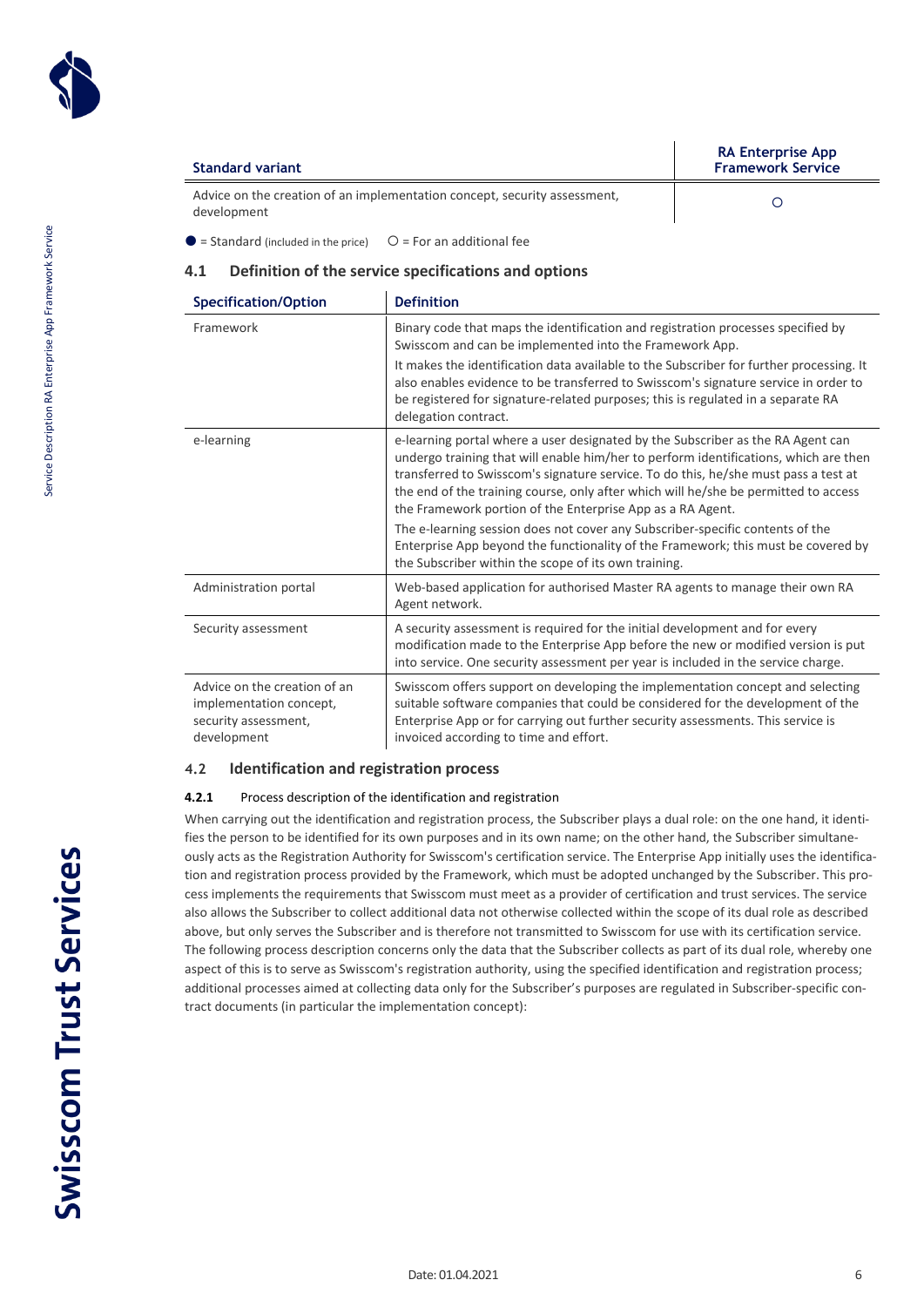



- The Subscriber shall designate a Master RA Agent within its legal entity, who can identify persons within the same entity and appoint them as RA Agents. The RA Agents can authenticate themselves using the Enterprise App following the successful completion of the e-learning course.
- For reasons related to data protection, identification by other organisations (e.g. affiliate, external) etc. requires a separate agreement.
- The process requires that the RA Agent and the person to be identified physically meet at any location (1). The person to be identified must bring a valid official ID and their mobile phone.
- The RA Agent authenticates himself/herself in the RA App using a Mobile ID or PWD/OTP (2).
- After authentication, the RA Agent asks the person to be identified to consent to the collection and storage of his/her identification data for data protection reasons and confirms this in the app.
- The RA Agent receives the ID and selects the appropriate nationality and the permitted ID type in the app.
- The app displays sample IDs for the different nationalities and ID types for comparison. The sample contains markups showing visual or tactile security features that help verify the authenticity of the ID.
- The RA Agent checks the photo on the ID and makes sure that it is a photo of the person to be identified.
- The RA Agent takes a photo of the page of the ID document that does not contain an MRZ and then automatically triggers an app-controlled scan of the page with an MRZ. In the case of passports, only the MRZ side of the passport is scanned. The MRZ is read by an OCR.
- The RA Agent is then asked to take a photo of the person to be identified that includes their surroundings in the background (e.g. table, characteristic wall paintings). This photo serves as evidence that the person was physically present during the process.
- The data read out (via OCR) is then displayed in the app, checked by the RA Agent and, if necessary, corrected so that it exactly matches the data on the ID document.
- After confirming the person's identity, the app offers to specify their preferred language for communication via SMS (German, English, Italian or French). After the identification data is transmitted to Swisscom's signature service in that language, the notifications and terms of use of the signature service are also sent out via SMS in the selected language.
- The RA Agent is then asked to enter the mobile number of the person to be identified and to call it to check whether it is correct.
- If the number is correct, the RA Agent can complete the registration by affixing his/her electronic signature as confirmation. (3)
- The evidence signed by the RA Agent will be used for the Subscriber's own purposes by the Enterprise App functions provided by the Subscriber. The Subscriber can also enrich the data record even further by defining additional identification data to be collected by the Enterprise App, which extend beyond the Framework. Here, the Subscriber must ensure that the identified person first accepts the Subscriber's terms and conditions of use with transparent rules on data protection.
- A copy of the signed data record relevant for Swisscom's signing service is then transmitted to Swisscom's Signing Service as evidence.
- After this, Swisscom sends an SMS containing a URL to the terms and conditions of use to the identified person.
- To use the Swisscom certification service, the identified person still has to confirm the terms and conditions of use by clicking on the link in an SMS sent to them and confirming the terms and conditions of use shown there. The registered person thus becomes a member of the Swisscom signatory community, and can have a valid electronic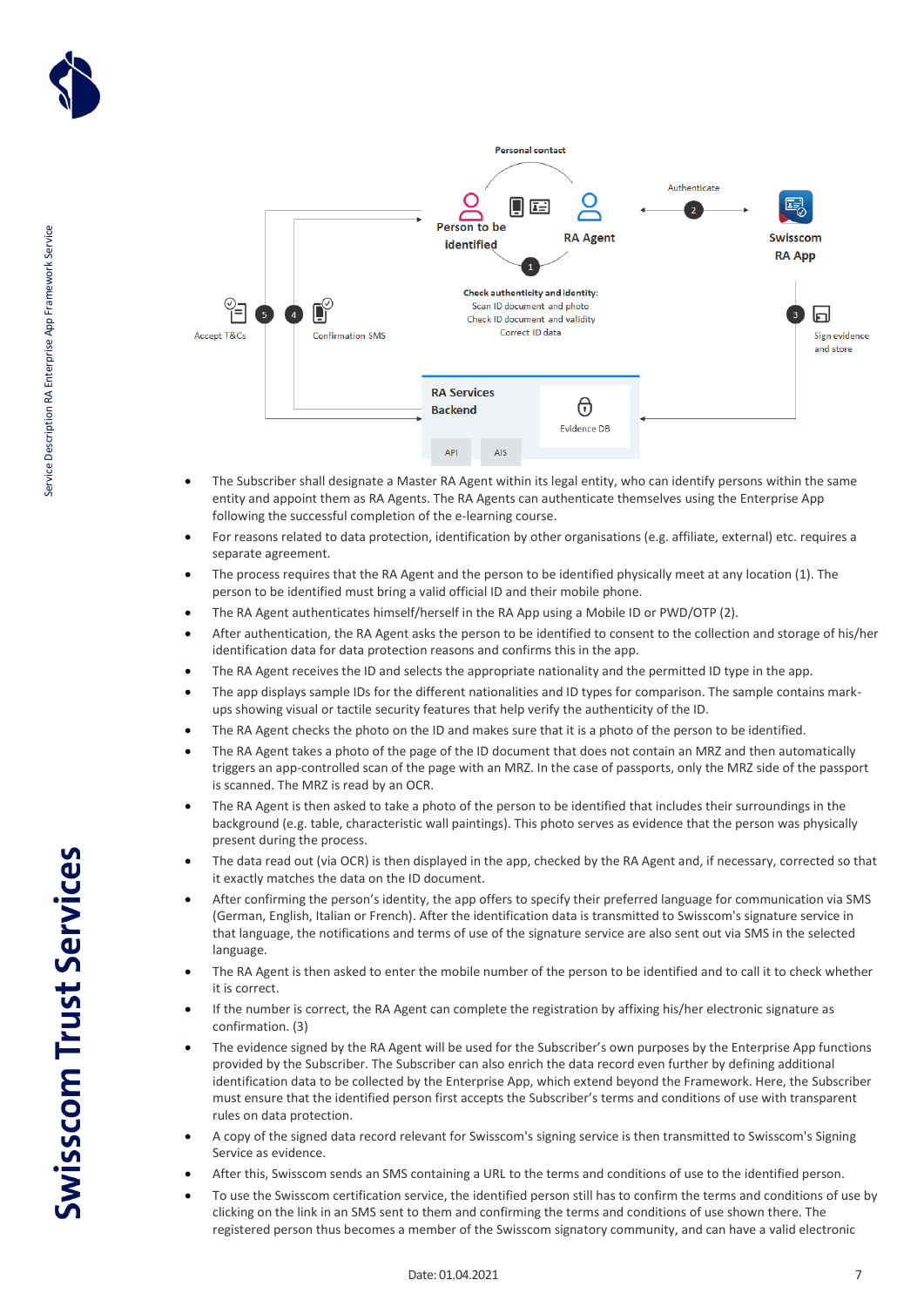

- For its certification service, Swisscom waits for the identified person to accept the terms and conditions of use and, in accordance with data protection requirements, deletes all identification data if the identified person has rejected the terms and conditions of use or at the latest after 15 days without a reply from the identified person.
- The Subscriber must prepare and manage terms and conditions of use specific to the Enterprise App in a separate document. The implementation concept must describe which additional data is collected for which purpose and how this data is mapped in the Enterprise App-specific terms and conditions of use, so that the person to be identified understands clearly which data is collected during the identification and registration process and for which purposes (evidence for both the Subscriber and Swisscom, possibly additional data only for the Subscriber's purposes).

### <span id="page-7-0"></span>**4.2.2 Portal for RA Master Agents**

RA Master Agents have the possibility to perform various administration tasks via a web portal provided by Swisscom:

- Appointment of identified and registered persons of their own organisation as RA agents
- Management of RA agents (information on identification and authentication, possibility of deletion)
- Overview of the persons identified by the RA  $\omega$ - $\omega$  agents of their own organisation using the mobile number registered for authentication:
	- o View of signature options (advanced/qualified, EU/Switzerland), so called "Level of Assurance (LOA)"
	- o View of the expiry of the validity of the identification
	- o Identification date
	- o Surname and surname
	- o Country
	- o Validity: Globally usable or only in context with a specific access of your signature application
- Deactivate the identified and/or registered person (archive the data set)

| swisscom                                 | Agents                       | <b>Users</b>                          |                              |                                           |        | IN <sup>2</sup> | G)         |                             | H (Master RA Agent) Swis (1) |               |
|------------------------------------------|------------------------------|---------------------------------------|------------------------------|-------------------------------------------|--------|-----------------|------------|-----------------------------|------------------------------|---------------|
| <b>Users</b>                             |                              |                                       |                              |                                           |        |                 |            |                             |                              |               |
| 0791<br>$\circledR$                      |                              |                                       |                              |                                           |        |                 |            |                             |                              | $\circ$       |
| 8N<br>DΗ<br>Level of Assurance<br>ZertES |                              | $C + 417$                             |                              |                                           |        |                 |            | Register as agent           |                              |               |
| $\mathbf{1}$<br>25.07.2023<br>eIDAS      | $\overline{2}$<br>25.07.2023 | $\overline{\mathbf{3}}$<br>25.07.2023 | $\overline{4}$<br>25.07.2023 |                                           |        |                 |            |                             |                              |               |
| $\mathbf{1}$<br>25.07.2023               | $\overline{2}$<br>25.07.2023 | $\overline{\mathbf{3}}$<br>25.07.2023 | $\overline{4}$<br>25.07.2023 |                                           |        |                 |            |                             |                              |               |
| Evidence Id                              |                              | Created date Serial Mobile Number     | <b>First Name</b>            | Last Name Country Code Validity ID Expiry |        |                 |            | LOA ZertES LOA eIDAS Status |                              |               |
| Sca3<br>$\epsilon$                       | 02.04.1                      | MIDCHE4                               | <b>ING</b>                   | DEU                                       | global |                 | 23 4 (QCP) | $4$ (QCP)                   | Confirmed & Signed           | $\rightarrow$ |

Access to the portal under **https://ras-admin.scapp.swisscom.com** is done by entering the MobileID and the so-called tenant (data area) of the organisation. This will be communicated to the Subscriber at the time of setup.

### <span id="page-7-1"></span>**4.2.3** Interfaces of the Framework Service

Data interface: Pursuant to Sectio[n 4.2.1,](#page-5-2) the Framework is used to collect the following data throughout the process and make it available to the Subscriber in the Enterprise App's volatile memory: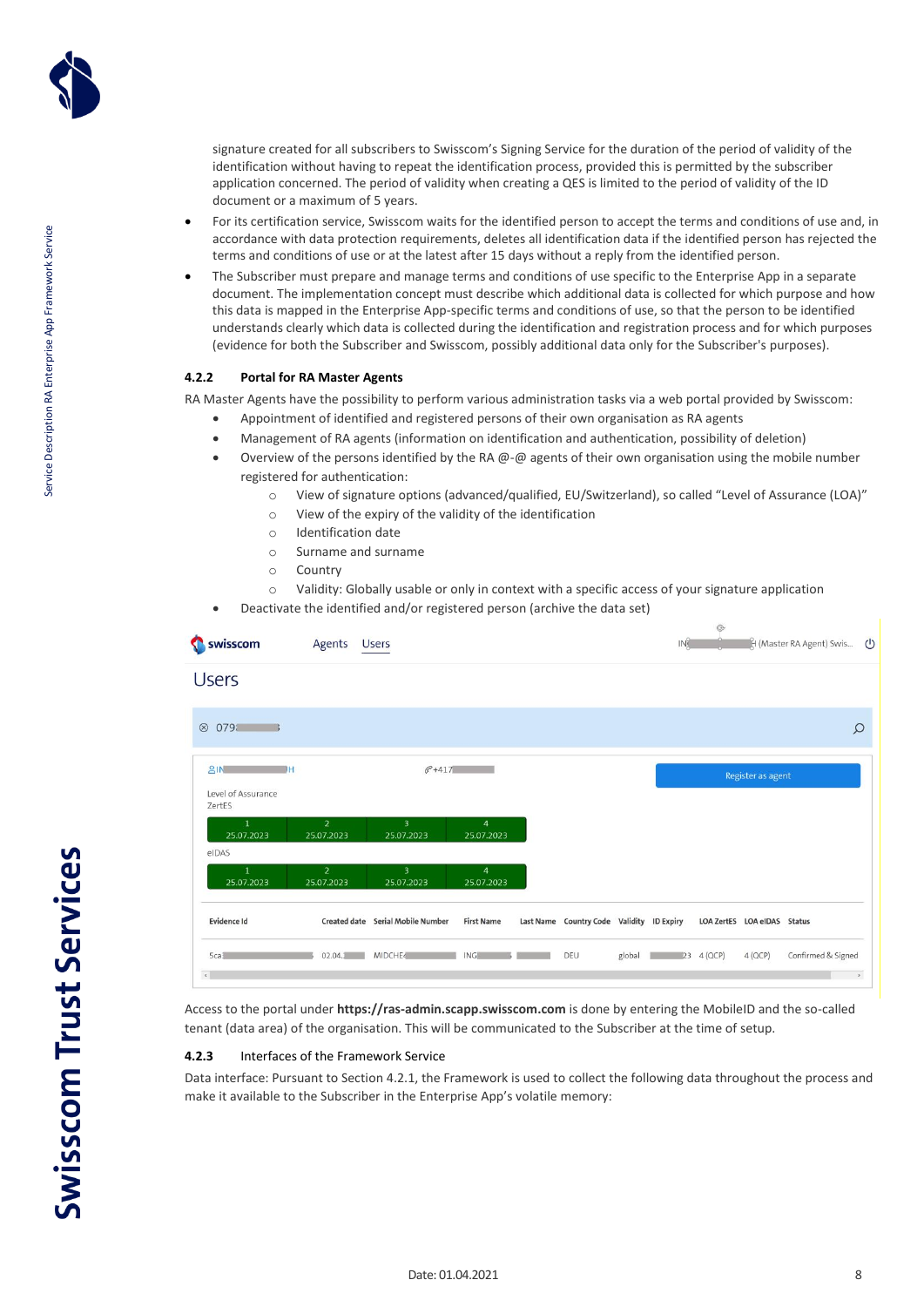

- Mobile number
- Surname
- First name
- Language (2-letter ISO code)
- Nationality (3-letter ISO 3166 [ISO3166])
- Document type (3-letter code; PAS for passport, IDC for ID)
- Date of birth (format: DD.MM.YYYY)
- ID expiration date (format: DD.MM.YYYY)
- Serial number on the ID
- Photos of the ID document presented (ID: front and back, passport: main page) and of the identified person itself

Transmission interface for evidences: The information is transmitted via the Internet and the mobile network. Use of the Enterprise App by the RA Agent or use of the administrative portal requires that the user is authenticated based on the access data defined by the RA Agent or Master RA Agent during identification (SMS or MobileID). A promise guaranteeing the functioning of the Internet or the operability of the roaming partner's network is excluded.

### <span id="page-8-0"></span>**4.2.4** Onboarding process

A technical contact person is named when the Framework Service is ordered.

Once Swisscom has received and reviewed the service contract, the contact person named shall be given access to the binary code of the Swisscom Framework in order to integrate it into the Enterprise App.

At the same time, the implementation concept is drawn up by the Subscriber and coordinated with Swisscom. The implementation concept defines, among other things, the following points for which contractual compliance is mandatory:

- Formal aspects defining cooperation with Swisscom and the documentation to be prepared.
- Roles and responsibilities in the Subscriber's organisation.
- Process-related aspects, such as the identification process, the appointment of responsible persons, new versions of the Enterprise App.
- The requirements for the security assessment according to Sectio[n 4.2.6.](#page-8-2)
- Data protection and confidentiality requirements and their compliance.

Swisscom sends a template of the implementation concept to the Subscriber.

### <span id="page-8-1"></span>**4.2.5** Release process

Once the Enterprise App has been completed, the Subscriber (registration authority) notifies Swisscom that the Enterprise App is ready for the security assessment. Swisscom carries out the security assessment and reports any deviations and errors and their respective severity level.

Swisscom will release the Enterprise App for use, if:

- the implementation concept has been released and
- the app's security assessment has been successfully completed.

Provided that the Subscriber has concluded a separate RA delegation contract for the RA Enterprise App, Swisscom will then also activate the first Master RA Agent of the registration authority.

### <span id="page-8-2"></span>**4.2.6** Essential aspects of the security assessment

The security assessment examines the following security requirements:

- All evidence data as defined in Sectio[n 4.2.2,](#page-7-0) which is entered by the RA Agent and displayed to the RA Agent in the Enterprise App is (also) transmitted to Swisscom's RA service.
- The version number of the Enterprise App Framework described in the implementation concept is displayed in the Enterprise App.
- The data delivered are valid entries according to the ranges provided in the interface description.
- Neither the images' file size nor resolution change during transmission.

### <span id="page-8-3"></span>**4.2.7** Release management

### **4.2.7.1** Scheduled releases

- Swisscom uses the technical contact as a channel to inform all Subscribers using the Framework Service about new releases.
- As a rule, Swisscom will deliver a major release of the Framework once a year.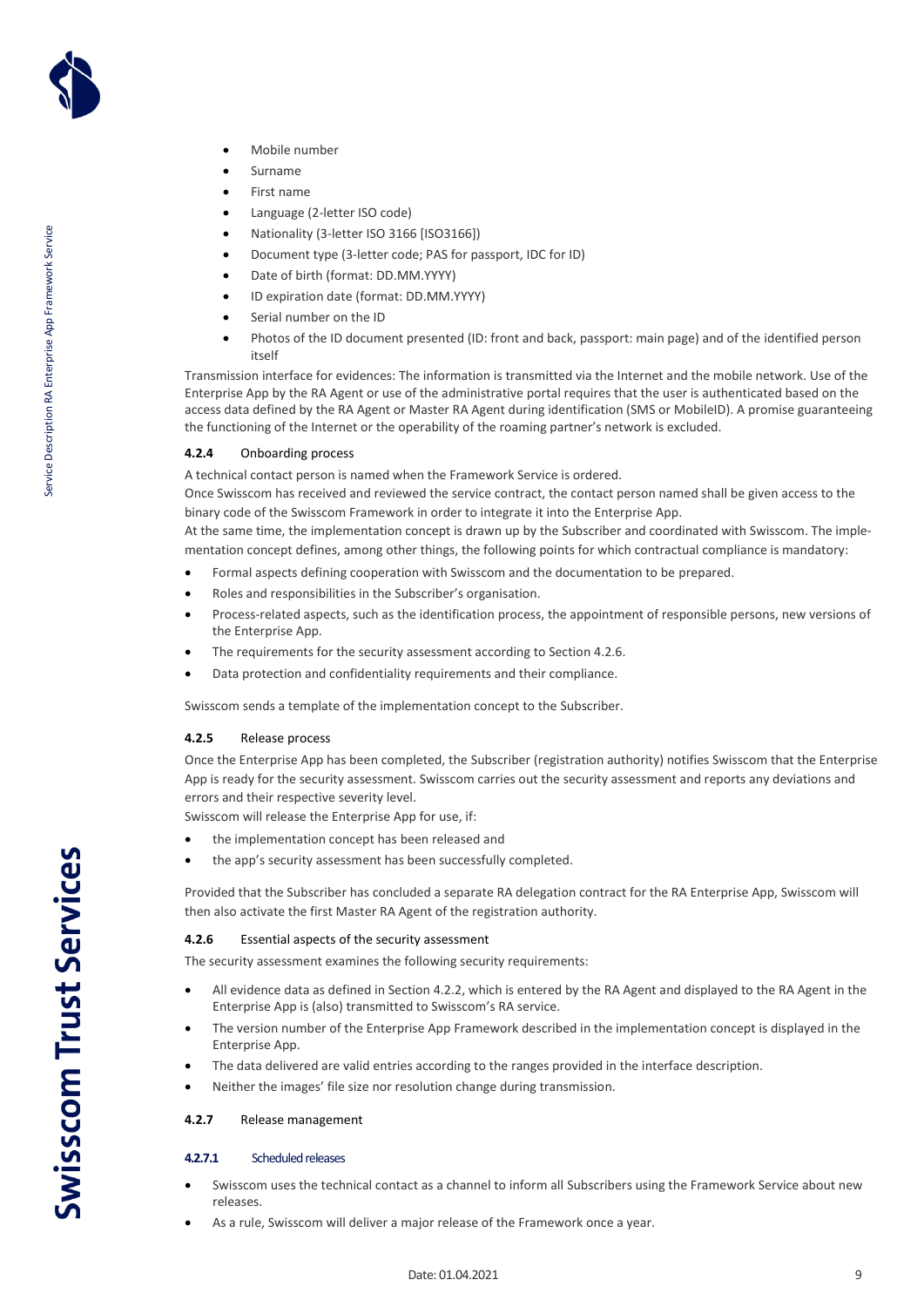

- The Subscriber is obliged to integrate and use the latest version of the Framework in its Enterprise App no more than 12 months following a major release.
- Before the Enterprise App can be used productively by the Subscriber, it must be approved for release by Swisscom's Compliance Officer by e-mail or in writing.

Swisscom reserves the right to prevent the submission of evidence to the infrastructure of its certification service if the releases are not installed on time.

### 4.2.7.2 Handling security patches

- If Swisscom decides that a security patch must be installed on the Framework for security reasons, the process is as follows: Swisscom uses the technical contact as a channel to inform all Subscribers using the Framework Service about the modification: description of the problem, version affected, release date of the patch.
- Swisscom uses the same channel as for the Framework Service to publish all information required for integrating the security patch.
- The Subscriber integrates the security patch into its Enterprise App.
- The Subscriber provides a code review that proves that no other changes have been made to the Enterprise App.
- The Compliance Officer commissioned by Swisscom releases the Enterprise App by e-mail.
- The Subscriber ensures the rapid distribution of the Enterprise App to its agents within no more than one month.

The security patch must be applied for as quickly as possible, usually in 2 to 6 weeks. Swisscom reserves the right to prevent the submission of evidence to the infrastructure of its certification service if the security patches have not been installed on time and the Enterprise App could not be released.

### <span id="page-9-0"></span>**4.3 Service description for the RA Agent network and training process**

After the first Master RA Agent is appointed by Swisscom and has authenticated himself/herself in the system, the Master RA Agent will be able to set up his/her network of RA Agents and appoint additional Master RA Agents and RA Agents via a web-based administration tool provided by Swisscom according to section 4.2.2. During this process, the Subscriber's employees are identified first and then appointed as RA Agents or Master RA Agents. Master RA Agents can then name additional RA Agents, thereby enabling the Subscriber to independently create an entire network of Master RA Agents and RA Agents:



As soon as an RA Agent or Master RA Agent is appointed, that RA Agent or Master RA Agent receives an invitation to undergo RA Agent training. This request is sent via SMS and contains a link to Swisscom's e-learning platform, which the RA Agent or Master RA Agent can use to independently start taking a training course online. Once he/she has reached the end of the training course, the future agent takes a test. After passing the test, the agent receives an SMS notification containing a link to the confidentiality obligation and duties of cooperation. Only after these have been accepted can the new RA Agent perform identifications via the Enterprise App.

### <span id="page-9-1"></span>**4.4 Training and due diligence when performing identifications and registrations**

RA Agents and Master RA Agents must undergo an e-learning training course to access the Enterprise App in order to ensure that RA Agents have the knowledge they need to perform identifications. In accordance with the RA delegation contract for the Enterprise App, the Subscriber has an obligation vis-à-vis the registration authority to inform its employees of their duty of care. Each RA Agent is informed of his/her duties and, once he/she has successfully completed the training course, provides a digital signature in acknowledgement of the RA Agent's duties, which form part of the RA delegation contract with the Subscriber for the RA Enterprise App.

The Subscriber itself is responsible for providing training for any functionalities that extend beyond the Framework's standard functions.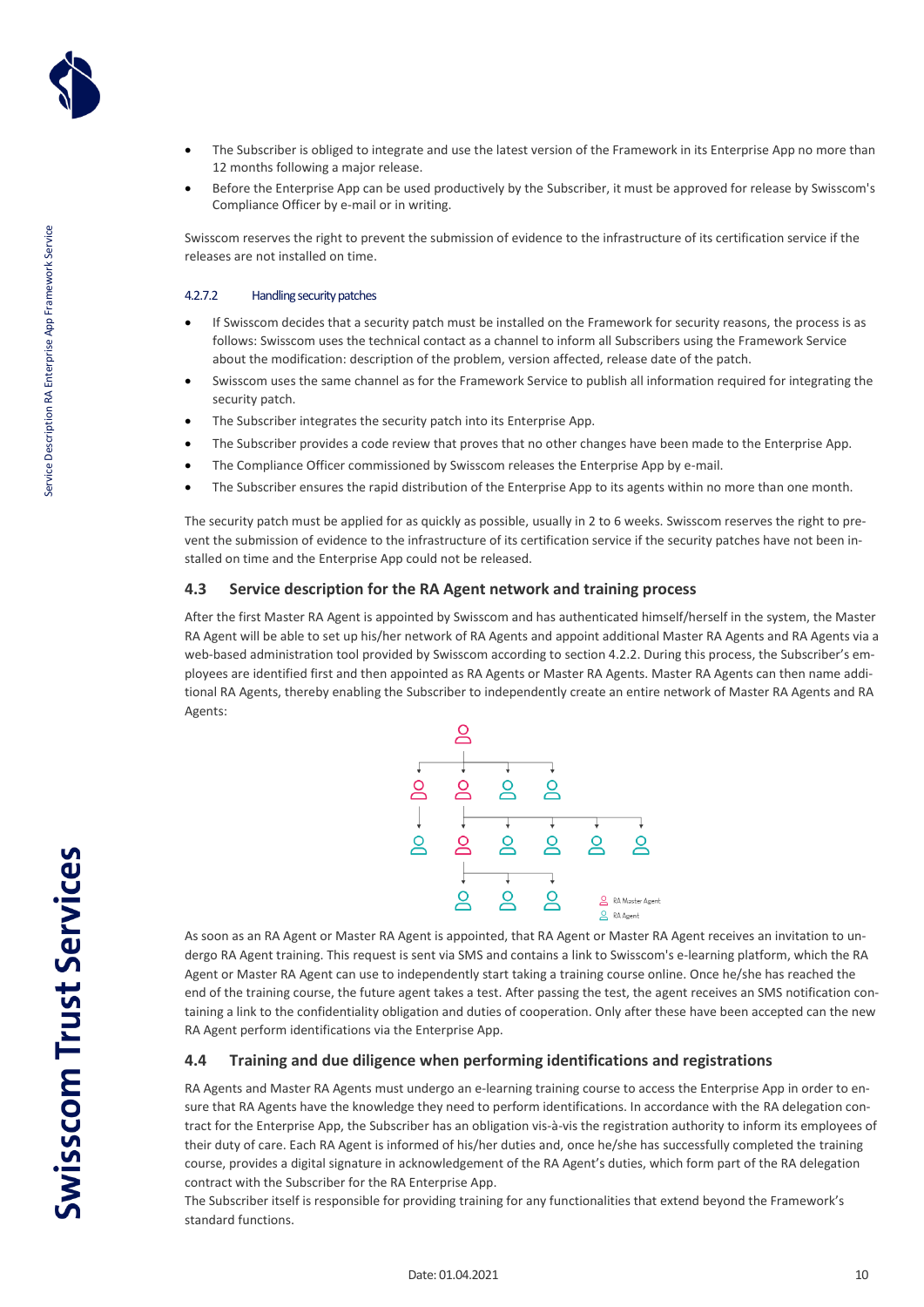

Service Description RA Enterprise App Framework Service

Service Description RA Enterprise App Framework Service

# <span id="page-10-0"></span>5 Service provision and responsibilities

### **Non-recurring services**

### **Activities (S = STS/Sb = Subscriber) S Sb Provision of service** 1. Provision of the service infrastructure, general RA service for the operation of the Enterprise App: This includes the administrative portal for managing the registered persons, RA Agents, the RA service backend, as well as the e-learning module.  $\checkmark$ 2. Provision of access to Swisscom's "Framework Service" project for the creation of the Enterprise App  $\overrightarrow{v}$ 3. Development of the Enterprise App with no changes with respect to the integration of the Enterprise App Framework 4. Provision of an implementation concept form listing the points to be described by the Subscriber 5. Preparation of the implementation concept and compliance with the requirements specified in the RA delegation contract for the Enterprise App and the implementation concept 6. Review of the implementation concept and consultation with the Subscriber  $\begin{vmatrix} \checkmark & \checkmark \end{vmatrix}$ 7. Sending the signed RA delegation contract for the RA Enterprise App in connection with the use of the Enterprise App and the appointment of the first Master RA Agent 8. Provision of the Enterprise App for the security assessment and acceptance by Swisscom 9. Security assessment of the Enterprise App before it is put into service  $\blacktriangledown$ 10. Acceptance of the implementation concept  $\begin{array}{c} \downarrow \\ \downarrow \end{array}$ 11. Acceptance of the Enterprise App and release for operational use 12. Training of the first Master RA Agent 13. Activation of the Subscriber organisation in the RA service and entry of the Subscriber's Master RA Agent as designated in the RA delegation contract  $\checkmark$  and the set 14. Provision of an administrative portal for the Subscriber's designated Master RA Agent to appoint additional RA Agents and Master RA Agents  $\checkmark$ 15. Provision of access to an e-learning course for identification tasks in the Enterprise App 16. Controls access to Enterprise App functions depending on a user's e-learning status 17. Framework maintenance and release management and the state of the state of the state of the state of the state of the state of the state of the state of the state of the state of the state of the state of the state of 18. Provision and assurance that licensing is being handled correctly for all parts of the Enterprise App that are not relevant to the Enterprise App Framework. **Termination of the service** 1. Notification of the relinquishment of business activities, a bankruptcy notice against the Subscriber, the opening of bankruptcy proceedings or a debt restructuring moratorium 2. Deletion of authorisations and access for all of the Subscriber's RA Agents and Master RA Agents 3. Deletion of the administrative area for the Subscriber organisation that was created for the Subscriber's organisation ("Tenant")  $\checkmark$

# 4. Termination of the use of the Enterprise App Framework within the scope of the Enterprise App

### **Recurring services**

| Activities (S = STS/Sb = Subscriber)                                                                                                                                                    |  |  |  |
|-----------------------------------------------------------------------------------------------------------------------------------------------------------------------------------------|--|--|--|
| <b>Standard services</b>                                                                                                                                                                |  |  |  |
| Operation of the Framework Service incl. interfaces, administrative portal and e-learning<br>infrastructure                                                                             |  |  |  |
| Provision of new versions of the Enterprise App Framework (releases, security patches)                                                                                                  |  |  |  |
| Lifecycle management of the Enterprise App (interface modifications, integration of new versions of<br>the Enterprise App Framework, security patches, additional security assessments) |  |  |  |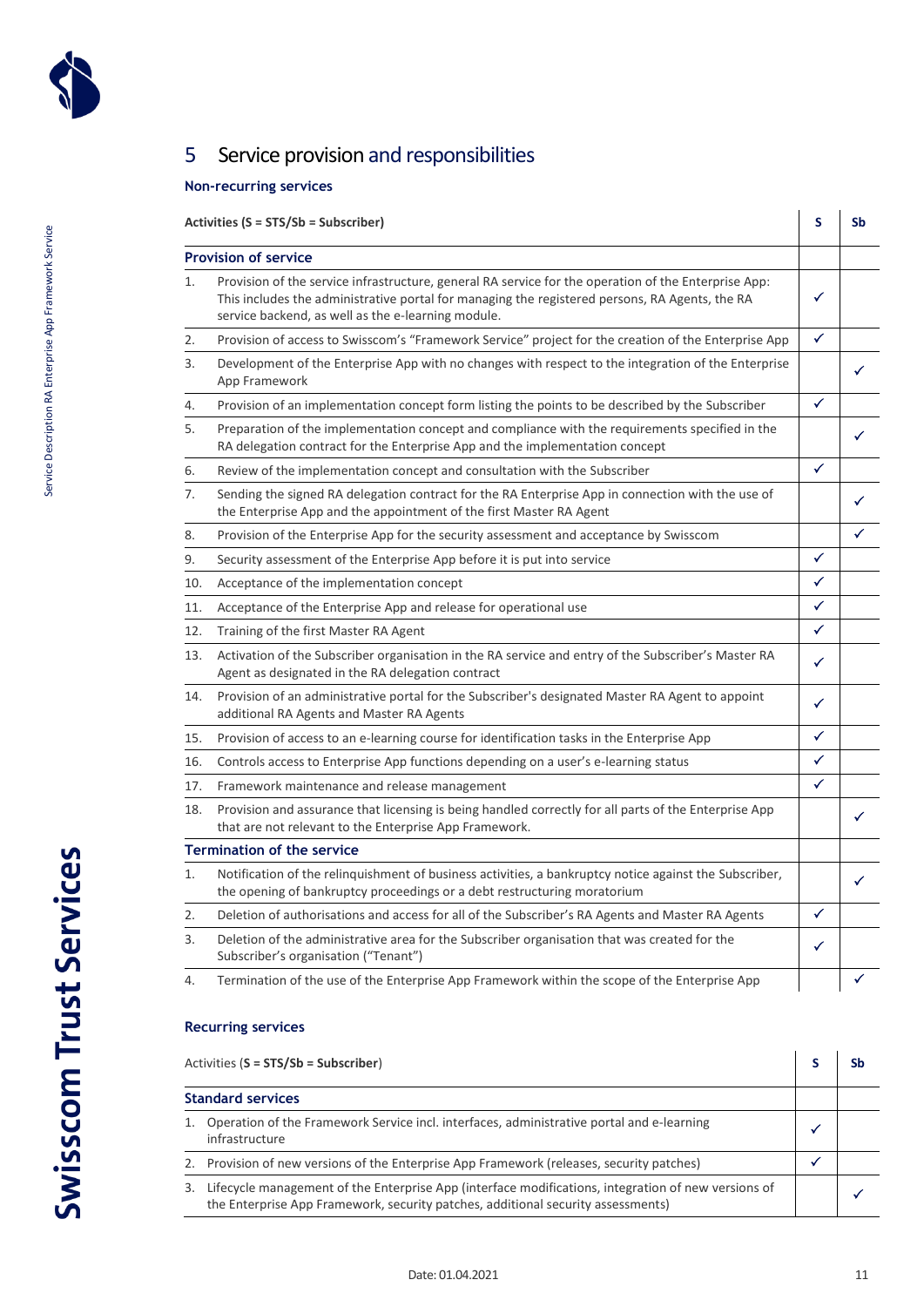

|    | Activities (S = STS/Sb = Subscriber)                                                                                                                                                                                                                                                                                                                                      | s            | Sb           |
|----|---------------------------------------------------------------------------------------------------------------------------------------------------------------------------------------------------------------------------------------------------------------------------------------------------------------------------------------------------------------------------|--------------|--------------|
|    | 4. Registration for a new security assessment and release of the Enterprise App, with each new release<br>needed due to customisations                                                                                                                                                                                                                                    |              | ✓            |
|    | 5. Security assessment of the Enterprise App with every new release of the Enterprise App Framework<br>(no more than once a year)                                                                                                                                                                                                                                         | ✓            |              |
| 6. | Security assessment of the Enterprise App with each new release of the Enterprise App                                                                                                                                                                                                                                                                                     |              | ✓            |
| 7. | Lifecycle management of the Subscriber's infrastructure: Updating to the current status of technology<br>and security (security patches, updates etc.) for the protection of identification data                                                                                                                                                                          |              |              |
|    | 8. Creation of Enterprise App-specific terms and conditions of use to regulate the relationship between<br>the Subscriber and the Person to be identified (including, in particular, a clear rule governing data<br>protection with limitations on data collection for Swisscom) and obtaining the identified person's<br>acceptance of these terms and conditions of use |              | ✓            |
|    | 9. Amendment of the definition of the security requirements                                                                                                                                                                                                                                                                                                               | $\checkmark$ |              |
|    | 10. Ensuring the use of technical means of authentication and contractually agreed authentication<br>methods (e.g. Mobile ID, PWD/OTP)                                                                                                                                                                                                                                    |              |              |
|    | 11. Provision of support services (service desk, incident management, etc.)                                                                                                                                                                                                                                                                                               | $\checkmark$ |              |
|    | 12. Reporting of changes to Subscriber-specific information (contact persons, name of the organisation,<br>$etc.$ )                                                                                                                                                                                                                                                       |              | ✓            |
|    | 13. Training of the Master RA Agents appointed by the Subscriber to use the administrative tool and<br>rSigning Servicee their awareness of regulatory requirements                                                                                                                                                                                                       | $\checkmark$ |              |
|    | 14. Careful selection and management of RA Agents (only RA Agents within the organisation, delete<br>agents when they leave the organisation, etc.)                                                                                                                                                                                                                       |              |              |
|    | 15. RA Agent training by means of the e-learning process provided by Swisscom                                                                                                                                                                                                                                                                                             | $\checkmark$ |              |
|    | 16. Reporting security incidents that affect the RA service                                                                                                                                                                                                                                                                                                               |              | $\checkmark$ |
|    | 17. Adapting the interface within the Enterprise App to modified interfaces of Swisscom's Enterprise App<br>Framework within 12 months                                                                                                                                                                                                                                    |              | ✓            |

# <span id="page-11-0"></span>6 Service levels and reporting

### <span id="page-11-1"></span>**6.1 Service Levels**

**Operation time**

The following service levels generally relate to the agreed monitored operation times. Definitions of terms (Operation Time, Monitored Operation Time, Support Time, Availability, Security and Continuity) and the description of the measurement method and reporting are set out in the contractual element "Base Document".

The following service levels are provided for the service variants (see section 3). If several possible service levels are availa-ble for each variant, the service level is selected in the service contract..

|                                | RA Enterprise App Framework Service      |                                      |
|--------------------------------|------------------------------------------|--------------------------------------|
| Service levels & target values | <b>RA</b> service<br><b>Admin portal</b> | <b>Enterprise App</b><br>(Framework) |
|                                |                                          |                                      |

| <b>OPERATION CHILE</b>                |                                                                                    |                                                         |  |  |  |  |  |
|---------------------------------------|------------------------------------------------------------------------------------|---------------------------------------------------------|--|--|--|--|--|
| <b>Monitored Operation Time</b>       | Mo-Su                                                                              | 00:00-24:00                                             |  |  |  |  |  |
| <b>Provider Maintenance</b><br>Window | PMW DC                                                                             | <b>PMW Swisscom Data</b><br>Centre                      |  |  |  |  |  |
|                                       | PMW-S: With<br>advance<br>notice for<br>security and<br>system-critical<br>updates | Daily 19:00-07:00,<br>only for announced<br>maintenance |  |  |  |  |  |
|                                       |                                                                                    |                                                         |  |  |  |  |  |

### **Support Time**

**Swisscom Trust Services**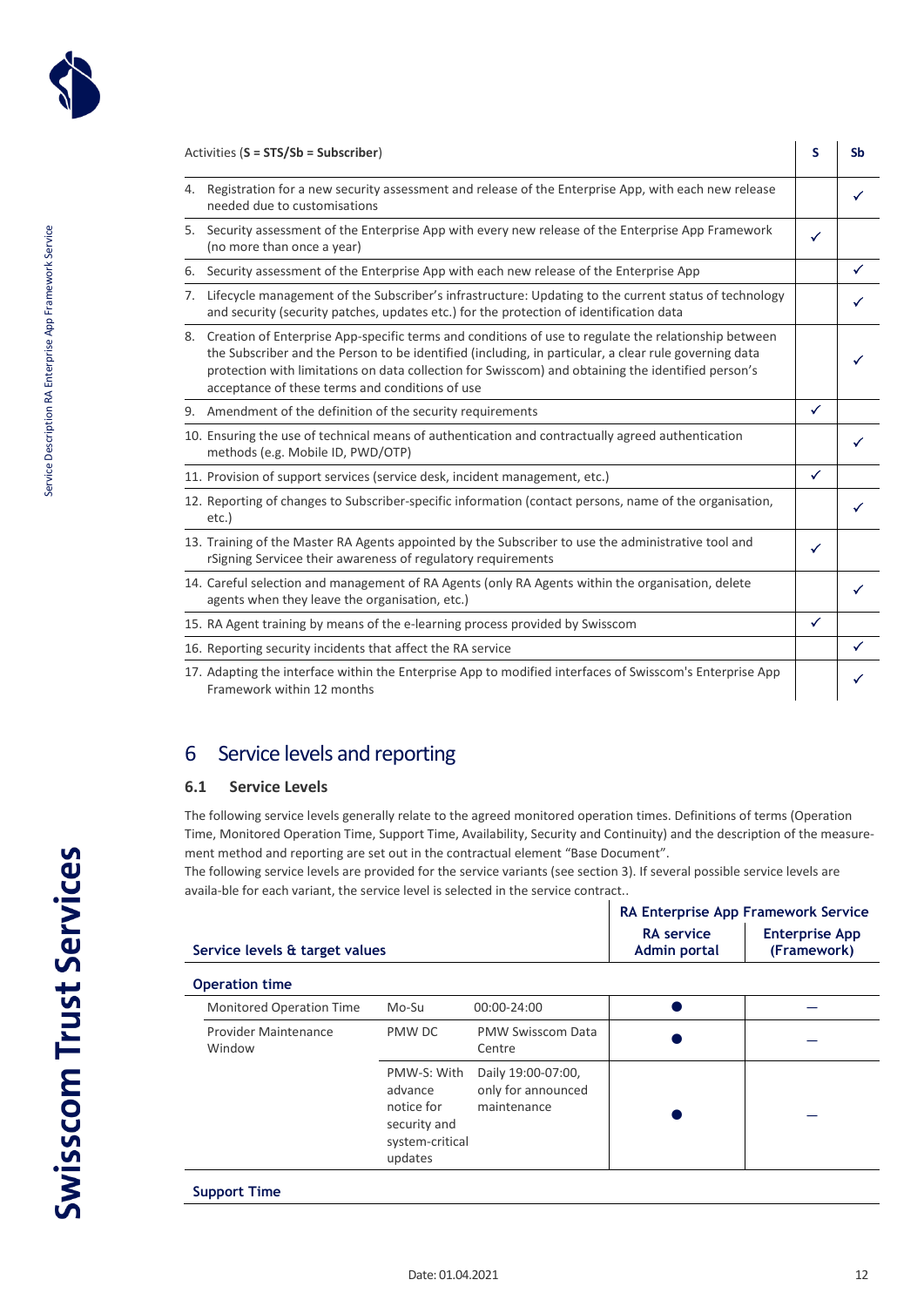

|                                              |                   |                                   | <b>RA Enterprise App Framework Service</b> |                                      |  |  |
|----------------------------------------------|-------------------|-----------------------------------|--------------------------------------------|--------------------------------------|--|--|
| Service levels & target values               |                   |                                   | <b>RA</b> service<br><b>Admin portal</b>   | <b>Enterprise App</b><br>(Framework) |  |  |
| Support Time 1                               | Mo-Fr             | 08:00-17:00 <sup>2</sup>          |                                            |                                      |  |  |
| <b>Fault Acceptance</b>                      | Mo-Su             | 00:00-24:00                       |                                            |                                      |  |  |
| <b>Availability</b>                          |                   |                                   |                                            |                                      |  |  |
| Service Availability                         |                   |                                   |                                            |                                      |  |  |
| Interface to the<br><b>RA</b> service        | 99.5%             |                                   |                                            |                                      |  |  |
| <b>Security</b>                              |                   |                                   |                                            |                                      |  |  |
|                                              | See base document |                                   |                                            |                                      |  |  |
| <b>Continuity</b>                            |                   |                                   |                                            |                                      |  |  |
| Service Continuity (STSSC) <sup>3</sup>      |                   | RTO Best Effort   RPO Best Effort |                                            |                                      |  |  |
| $\bullet$ = Standard (included in the price) |                   | $O$ = For an additional charge    | $-$ = Not available                        |                                      |  |  |

### <span id="page-12-0"></span>**6.2 Service Level Reporting**

The Master RA Agent can use the administrative tool at any time to obtain information regarding the status of the service and any activities performed and processed by the service.

# <span id="page-12-1"></span>7 Billing and quantity report

### <span id="page-12-2"></span>**7.1 Billing**

Services are invoiced in advance on an annual basis. Only service costs incurred in connection with the operation of the Enterprise App Framework will be charged in accordance with the current price list. The invoice shall become due as soon as the service has been set up for the Subscriber and the Subscriber's first Master RA agent has been activated. Invoices for consulting services will be invoiced separately on a cost basis in accordance with the current price lists.

### <span id="page-12-3"></span>**7.2 Quantity report**

<span id="page-12-4"></span>No reports are produced.

## 8 Special provisions

### <span id="page-12-5"></span>**8.1 Provision of the Framework by Swisscom**

The Framework is provided with protected access on the Swisscom Repository. New versions will also be published on the repository platform following advance notice. The access data will be transmitted to the technical contact person named in the service contract following the conclusion of the contract. The contact person may not disclose nor pass on the access data to any other person. Access is granted for the entire duration of the contract. Swisscom must be notified in writing of any changes to the contact person.

### <span id="page-12-6"></span>**8.2 Modification due to regulatory changes**

In the event of new or amended regulatory or legal requirements, Swisscom may be forced to make modifications to the Enterprise App Framework or to the processes described in this service description. The Subscriber is also obliged to implement these modifications before the change takes effect. In the event of a failure to comply with this provision,

<sup>&</sup>lt;sup>1</sup> If the Framework Service was purchased via a Swisscom partner, they should generally be contacted in the event of faults. If the partner is not able to rectify the fault, the partner will pass it on to Swisscom.

<sup>2</sup> Holidays: See "SLA Definitions" basic document

<sup>&</sup>lt;sup>3</sup> RTO and RPO only concern the provision of the Signing Service on SAIP. Mobile services used for the identification, authentication or declaration of consent are not included here.